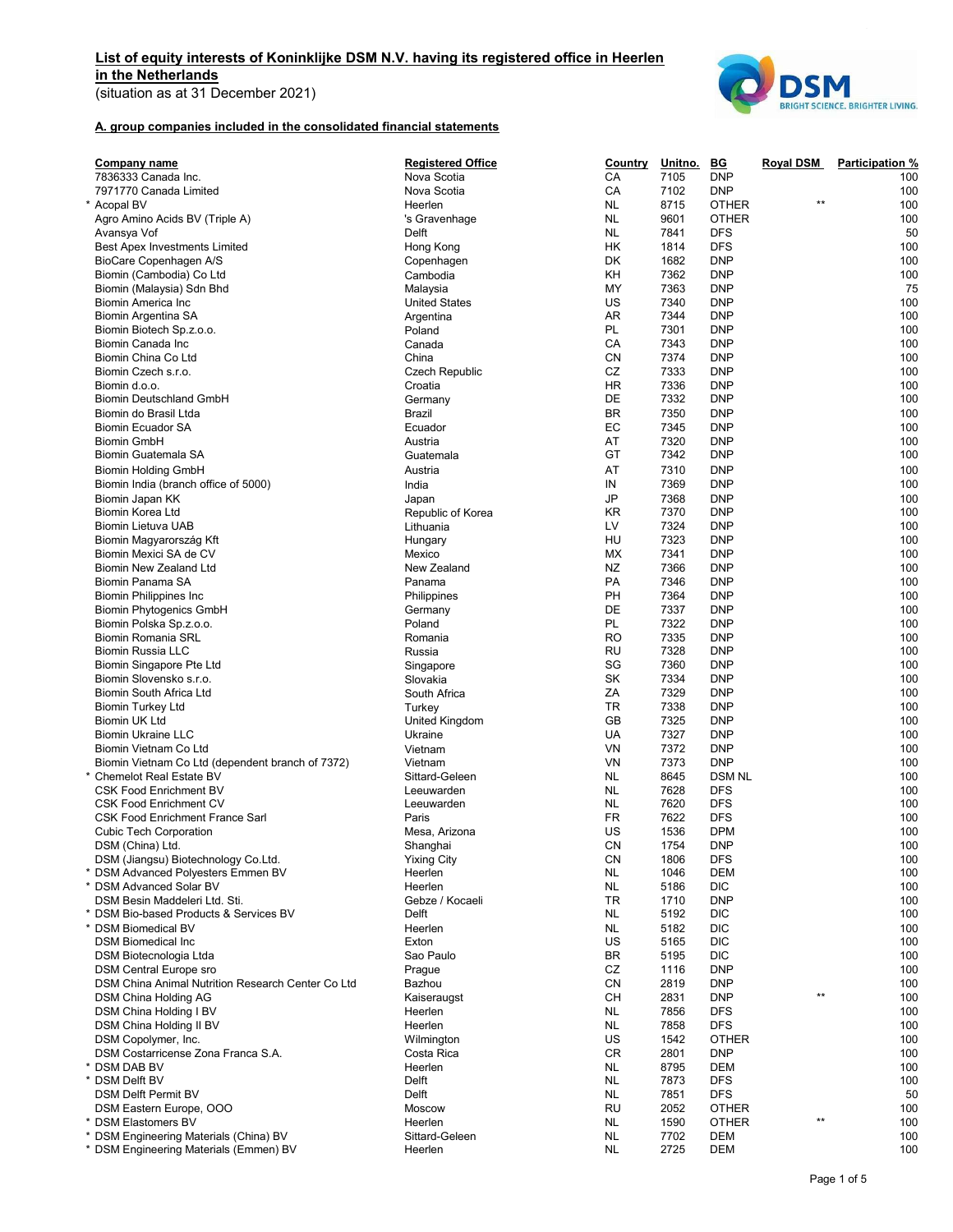| Company name                                      | <b>Registered Office</b> | Country       | <u>Unitno.</u> | <u>BG</u>     | <b>Royal DSM</b> | Participation % |
|---------------------------------------------------|--------------------------|---------------|----------------|---------------|------------------|-----------------|
| DSM Engineering Materials (Jiangsu) Co. Ltd.      | Jiangyin                 | <b>CN</b>     | 1080           | <b>DEM</b>    |                  | 100             |
| * DSM Engineering Materials BV                    | Heerlen                  | NL.           | 1040           | <b>DEM</b>    |                  | 100             |
| DSM Engineering Materials China Enterprise BV     | Sittard-Geleen           | NL.           | 1090           | <b>DEM</b>    |                  | 100             |
| * DSM Engineering Materials International BV      | Sittard-Geleen           | NL.           | 2620           | <b>DEM</b>    | $**$             | 100             |
| DSM Engineering Materials Korea Co. Ltd.          | Seoul                    | KR            | 1055           | <b>DEM</b>    |                  | 100             |
| DSM Engineering Materials, Inc.                   | Wilmington               | US            | 1131           | <b>DEM</b>    |                  | 100             |
| DSM España S.A.                                   | Barcelona                | ES            | 1113           | <b>DNP</b>    |                  | 100             |
| * DSM Executive Services BV                       | Heerlen                  | NL            | 8640           | <b>OTHER</b>  | $***$            | 100             |
| <b>DSM Facemasks BV</b>                           | Sittard-Geleen           | NL            | 5185           | <b>DIC</b>    |                  | 100             |
| * DSM Finance BV                                  | Heerlen                  | NL            | 9921           | <b>OTHER</b>  | $***$            | 100             |
|                                                   |                          |               |                |               | $\star\star$     |                 |
| <b>DSM Finance SAS</b>                            | Puteaux                  | FR            | 8525           | <b>OTHER</b>  | $\star\star$     | 100             |
| * DSM Fine Chemicals 2 BV                         | Heerlen                  | NL.           | 5600           | <b>OTHER</b>  |                  | 100             |
| DSM Food Specialties (Shanghai) Ltd               | Shanghai                 | CN            | 7580           | <b>DFS</b>    |                  | 100             |
| DSM Food Specialties Australia Pty Ltd.           | Moorebank                | AU            | 7530           | <b>DFS</b>    |                  | 100             |
| * DSM Food Specialties BV                         | Delft                    | <b>NL</b>     | 7870           | <b>DFS</b>    |                  | 100             |
| * DSM Food Specialties China Holding 1 BV         | Delft                    | <b>NL</b>     | 7597           | <b>DFS</b>    |                  | 100             |
| <b>DSM Food Specialties France SAS</b>            | Seclin                   | <b>FR</b>     | 7553           | <b>DFS</b>    |                  | 100             |
|                                                   | Lacchiarella             | IT            | 7711           | <b>DFS</b>    |                  | 100             |
| DSM Food Specialties Italy SpA                    |                          |               |                |               |                  |                 |
| DSM Food Specialties Ltd. Sti.                    | Izmir                    | <b>TR</b>     | 7705           | <b>DFS</b>    |                  | 100             |
| DSM Food Specialties Poland sp. z o.o.            | Torún                    | PL            | 7621           | <b>DFS</b>    |                  | 100             |
| <b>DSM Food Specialties Services Poland</b>       | Warsaw                   | PL            | 7596           | <b>DFS</b>    |                  | 100             |
| DSM Food Specialties Stevia BV                    | Delft                    | NL            | 7840           | <b>DFS</b>    |                  | 100             |
| <b>DSM Food Specialties Superdex SAS</b>          | St. Clar                 | FR            | 7617           | <b>DFS</b>    |                  | 100             |
| DSM Food Specialties USA, Inc.                    | Wilmington               | US            | 7572           | <b>DFS</b>    |                  | 100             |
| <b>DSM France SAS</b>                             | Puteaux                  | FR            | 1112           | <b>DNP</b>    |                  | 100             |
| * DSM Germany GmbH                                | Düsseldorf               | DE            | 8560           | <b>OTHER</b>  | $\star\star$     | 100             |
| DSM Gist Holding BV                               | Heerlen                  | NL            | 8660           | <b>OTHER</b>  | $\star\star$     | 100             |
|                                                   |                          |               |                |               |                  |                 |
| <b>DSM Gist Services B</b>                        | Delft                    | NL            | 7880           | <b>OTHER</b>  |                  | 100             |
| * DSM Group Business Services BV                  | Heerlen                  | NL            | 8703           | <b>OTHER</b>  |                  | 100             |
| DSM Group Spain 2000 SL                           | Barcelona                | ES            | 8565           | <b>DNP</b>    |                  | 100             |
| DSM High Performance Polyethylenes BV             | Heerlen                  | NL            | 1524           | <b>DPM</b>    |                  | 100             |
| DSM Holding Company USA, Inc.                     | Wilmington               | US            | 3226           | <b>OTHER</b>  |                  | 100             |
| DSM Holdings New Zealand Ltd.,                    | Auckland                 | NZ            | 2781           | <b>DNP</b>    |                  | 100             |
| DSM Hydrocolloids China BV                        | Heerlen                  | NL            | 7862           | <b>DFS</b>    |                  | 100             |
| * DSM I BV                                        | Heerlen                  | NL            | 9925           | <b>OTHER</b>  |                  | 100             |
| <b>DSM ICD Participations BV</b>                  | Heerlen                  | NL.           | 1522           | <b>DPM</b>    |                  | 100             |
|                                                   |                          |               |                |               |                  |                 |
| * DSM II BV                                       | Heerlen                  | NL            | 9926           | <b>OTHER</b>  |                  | 100             |
| * DSM III BV                                      | Heerlen                  | NL            | 9927           | <b>OTHER</b>  |                  | 100             |
| <b>DSM India Private Limited</b>                  | Pune                     | IN            | 1085           | <b>DEM</b>    |                  | 100             |
| * DSM Industrial Services BV                      | Heerlen                  | <b>NL</b>     | 6105           | <b>DSM NL</b> |                  | 100             |
| DSM Industriegrond BV                             | Heerlen                  | NL            | 5230           | <b>DSM NL</b> |                  | 100             |
| * DSM Innovation Center BV                        | Heerlen                  | NL            | 5140           | <b>DIC</b>    |                  | 100             |
| <b>DSM</b> Innovation Inc.                        | Parsipanny               | US            | 5194           | <b>DIC</b>    |                  | 100             |
| * DSM Insurances BV                               | Heerlen                  | NL            | 8780           | <b>OTHER</b>  |                  | 100             |
| DSM Intellectual Property BV                      | Heerlen                  | NL            | 5188           | <b>OTHER</b>  |                  | 100             |
|                                                   |                          |               |                |               | $***$            |                 |
| * DSM International BV                            | Heerlen                  | NL            | 8738           | <b>OTHER</b>  | $***$            | 100             |
| <b>DSM International Participations BV</b>        | Heerlen                  | NL            | 8707           | <b>OTHER</b>  |                  | 100             |
| * DSM IP Assets BV                                | Heerlen                  | NL            | 8582           | <b>OTHER</b>  | $^{\star\star}$  | 100             |
| <b>DSM Italia SrL</b>                             | Como                     | IT            | 1114           | <b>DNP</b>    |                  | 100             |
| DSM IV BV                                         | Heerlen                  | NL.           | 9928           | OTHER         |                  | 100             |
| DSM Japan Engineering Materials KK                | Tokyo                    | $\mathsf{JP}$ | 1070           | DEM           |                  | 100             |
| DSM Japan K.K.                                    | Minato-ku, Tokyo         | JP            | 2523           | <b>DNP</b>    |                  | 100             |
| DSM Jiangshan Pharmaceutical (Jiangsu) Co., Ltd.  | Jingjiang City           | CN            | 2851           | <b>DNP</b>    |                  | 100             |
| DSM Marine Lipids Peru S.A.C.                     | Lima                     | PE            | 7103           | <b>DNP</b>    |                  | 100             |
| * DSM Materials Science Center BV                 | Heerlen                  | NL.           | 1042           | <b>DEM</b>    |                  | 100             |
| * DSM Nederland BV                                | Heerlen                  | NL.           | 6440           | <b>DSM NL</b> | $^{\star\star}$  | 100             |
|                                                   |                          |               |                |               |                  |                 |
| DSM NHU Engineering Materials (Zhejiang) Co., Ltd | Xingchang                | <b>CN</b>     | 1095           | <b>DEM</b>    |                  | 60              |
| <b>DSM NL Services BV</b>                         | Sittard-Geleen           | NL            | 5290           | <b>DSM NL</b> |                  | 100             |
| DSM North America, Inc.                           | Parsippany               | US            | 8540           | <b>OTHER</b>  |                  | 100             |
| <b>DSM NuBus Proteins BV</b>                      | Delft                    | NL.           | 5132           | <b>DFS</b>    |                  | 100             |
| DSM Nutrition Korea Ltd.                          | Seoul                    | KR            | 1720           | <b>DNP</b>    |                  | 100             |
| DSM Nutritional Products (Thailand) Ltd.          | Bangkok                  | TН            | 2689           | <b>DNP</b>    | $^{\star\star}$  | 100             |
| DSM Nutritional Products (UK) Ltd.                | Ayrshire                 | GB            | 2739           | <b>DNP</b>    |                  | 100             |
| <b>DSM Nutritional Products A/S</b>               | Hvidovre                 | DK            | 1684           | <b>DNP</b>    | $***$            | 100             |
| <b>DSM Nutritional Products AG</b>                | Kaiseraugst              | CH            | 1201           | <b>DNP</b>    |                  | 100             |
|                                                   |                          |               |                |               |                  | 100             |
| DSM Nutritional Products Argentina SA             | <b>Buenos Aires</b>      | AR            | 2788           | <b>DNP</b>    | $^{\star\star}$  |                 |
| DSM Nutritional Products Australia Pty Ltd.       | Wagga Wagga              | AU            | 7002           | <b>DNP</b>    | $^{\star\star}$  | 100             |
| DSM Nutritional Products Canada Inc.              | Ayr                      | CA            | 2271           | <b>DNP</b>    |                  | 100             |
| DSM Nutritional Products Chile SA                 | Santiago de Chile        | CL.           | 2787           | <b>DNP</b>    |                  | 100             |
| DSM Nutritional Products China BV                 | Heerlen                  | NL.           | 1803           | <b>OTHER</b>  |                  | 100             |
| DSM Nutritional Products China Enterprise BV      | Heerlen                  | NL            | 1820           | <b>DNP</b>    |                  | 100             |
| DSM Nutritional products China Holding BV         | Heerlen                  | NL.           | 2780           | <b>OTHER</b>  |                  | 100             |
| DSM Nutritional Products Colombia SA              | Bogota                   | CO            | 2789           | <b>DNP</b>    |                  | 100             |
| DSM Nutritional Products Costa Rica SA            | San José                 | CR            | 2793           | <b>DNP</b>    |                  | 100             |
| DSM Nutritional Products Denmark ApS              | Hørsholm                 | DK            | 1830           | <b>DNP</b>    |                  | 100             |
|                                                   |                          | DO            |                |               |                  |                 |
| DSM Nutritional Products Dominicana, SRL          | Santo Domingo            |               | 2792           | <b>DNP</b>    |                  | 100             |
| DSM Nutritional Products Ecuador SA               | Quito                    | EC            | 2795           | <b>DNP</b>    |                  | 100             |
| <b>DSM Nutritional Products Egypt LLC</b>         | New Cairo                | EG            | 1701           | DNP           |                  | 100             |
| DSM Nutritional Products Europe AG                | Birsfelden               | CН            | 1163           | <b>DNP</b>    |                  | 100             |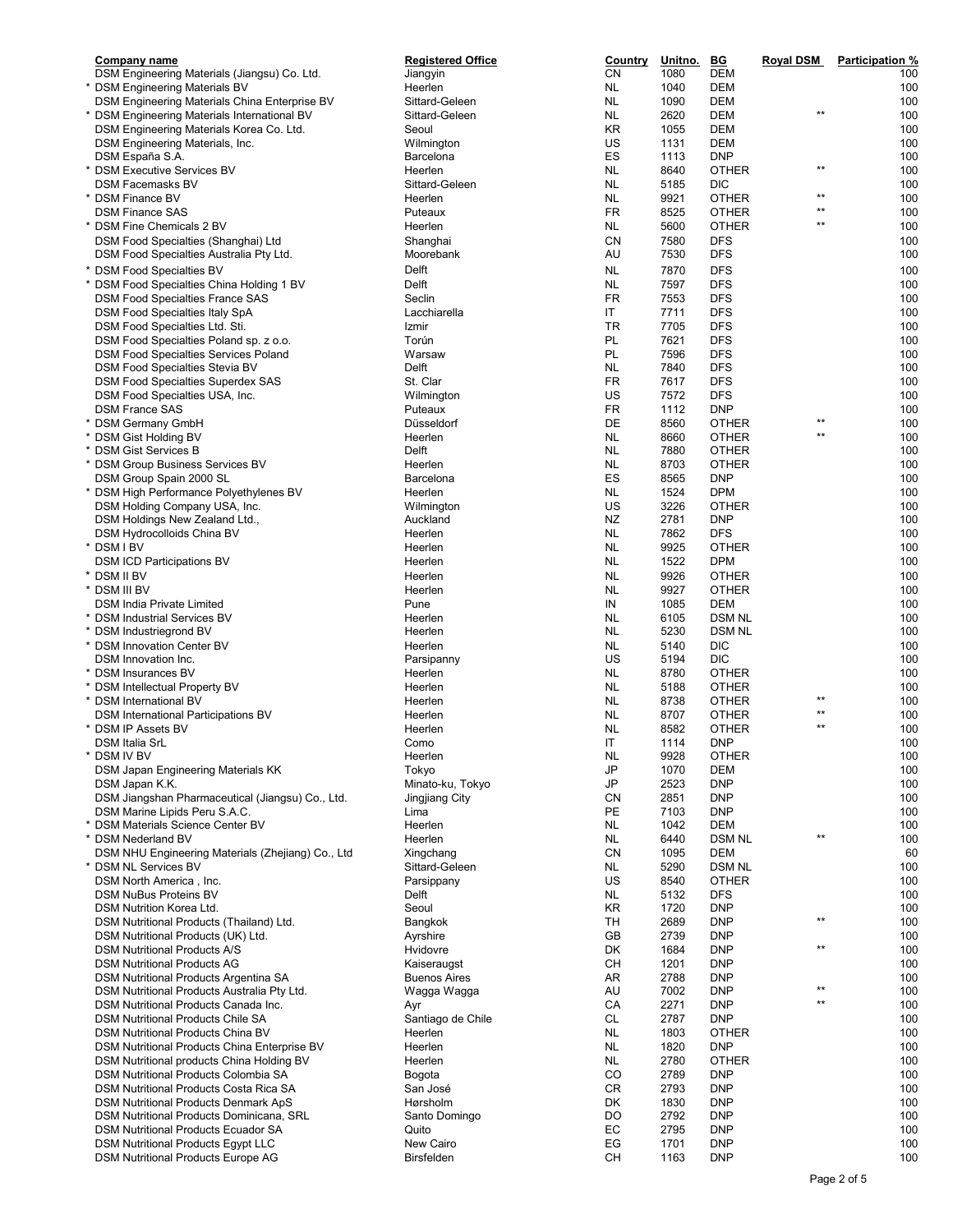| <b>Company name</b>                                         | <b>Registered Office</b>             | <b>Country</b> | Unitno.      | <u>BG</u>                | <b>Royal DSM</b> | <b>Participation %</b> |
|-------------------------------------------------------------|--------------------------------------|----------------|--------------|--------------------------|------------------|------------------------|
| <b>DSM Nutritional Products France SAS</b>                  | Village-Neuf                         | FR             | 1747         | <b>DNP</b>               |                  | 100                    |
| <b>DSM Nutritional Products GmbH</b>                        | Grenzach-Wyhlen                      | DE             | 1281         | DNP                      |                  | 100                    |
| DSM Nutritional Products Guatemala SA                       | Villa Nueva                          | GT             | 2794         | DNP                      |                  | 100                    |
| <b>DSM Nutritional Products Hellas EPE</b>                  | Erythrea                             | GR             | 2809         | <b>DNP</b>               |                  | 100                    |
| DSM Nutritional Products Holding (Hong Kong) Ltd.           | Hong Kong                            | CN             | 2850         | <b>DNP</b>               |                  | 100                    |
| DSM Nutritional Products Holding AG (Ltd SA)                | Basel                                | <b>CH</b>      | 1205         | <b>DNP</b>               | $\star\star$     | 100                    |
| <b>DSM Nutritional Products Hungary Ltd</b>                 | <b>Budapest</b>                      | HU             | 2807         | <b>DNP</b>               |                  | 100                    |
| DSM Nutritional Products Iberia SA                          | Madrid                               | ES             | 7053         | <b>DNP</b>               |                  | 100                    |
| DSM Nutritional Products India Pvt. Ltd.                    | Mumbai                               | IN             | 2098         | <b>DNP</b>               |                  | 100                    |
| DSM Nutritional Products Kenya Ltd.                         | Kenya                                | KE             | 1706         | <b>DNP</b>               | $**$             | 100                    |
| DSM Nutritional Products Malaysia Sdn. Bhd.                 | Kuala Lumpur                         | MY             | 2783         | <b>DNP</b>               |                  | 100                    |
| DSM Nutritional Products Mexico SA de CV                    | Jalisco                              | МX             | 2785         | <b>DNP</b>               |                  | 100                    |
| DSM Nutritional Products Nederland BV                       | Venlo                                | NL.            | 2784         | DNP                      |                  | 100                    |
| DSM Nutritional Products New Zealand Ltd                    | Auckland                             | NZ             | 2770         | <b>DNP</b>               |                  | 100                    |
| DSM Nutritional Products Nigeria Limited                    | Lagos                                | ΝG             | 1705         | DNP                      |                  | 100                    |
| <b>DSM Nutritional Products NV</b>                          | Deinze                               | BE             | 1689         | <b>DNP</b>               | $***$            | 100                    |
| DSM Nutritional Products Paraguay S.R.L                     | Pedro Juan Caballero                 | <b>PY</b>      | 7255         | <b>DNP</b>               |                  | 100                    |
| DSM Nutritional Products Peru SA                            | Lima                                 | PE             | 2797         | <b>DNP</b>               |                  | 100                    |
| DSM Nutritional Products Philippines, Inc.                  | Makati City                          | PH             | 2782         | <b>DNP</b>               | $***$            | 100                    |
| DSM Nutritional Products Romania SRL                        | Stefanestii de Jos                   | <b>RO</b>      | 1685         | <b>DNP</b>               |                  | 100                    |
| DSM Nutritional Products Rus LLC                            | Tatarstan                            | RU             | 2841         | DNP                      |                  | 75                     |
| DSM Nutritional Products SellCo Holding BV                  | Heerlen                              | <b>NL</b>      | 2400         | <b>DNP</b>               |                  | 100                    |
| DSM Nutritional Products South Africa (Pty) Ltd.            | Isando                               | ZA             | 2825         | DNP                      |                  | 100                    |
| DSM Nutritional Products Sp.z.o.o.                          | Mszczonów                            | PL             | 1297         | <b>DNP</b>               |                  | 100                    |
| DSM Nutritional Products SRB D.O.O.                         | Ruma                                 | <b>RS</b>      | 1670         | <b>DNP</b>               |                  | 100                    |
| DSM Nutritional Products Taiwan Ltd.                        | Taipei                               | <b>TW</b>      | 2777         | <b>DNP</b>               | $***$            | 100                    |
| DSM Nutritional Products Tatarstan Holding BV               | Amsterdam                            | <b>NL</b>      | 2833         | <b>DNP</b>               |                  | 75                     |
| <b>DSM Nutritional Products Uruguay SA</b>                  | Montevideo                           | UY             | 2790         | <b>DNP</b>               |                  | 100                    |
| DSM Nutritional Products Venezuela SA                       | Maracay-Estado Aragua                | VE             | 2803         | <b>DNP</b>               |                  | 100                    |
| DSM Nutritional Products Vietnam Ltd.                       | Ho Chi Minh City                     | VN             | 2806         | <b>DNP</b>               | $***$            | 100                    |
| <b>DSM Nutritional Products, LLC</b>                        | <b>New Castle</b>                    | US             | 2294         | <b>DNP</b>               |                  | 100                    |
| DSM Onroerend Goed Exploitatie Maatschappij BV              | Heerlen                              | <b>NL</b>      | 5210         | <b>DSM NL</b>            |                  | 100                    |
| <b>DSM Pension Services BV</b>                              | Heerlen                              | NL.            | 8730         | <b>OTHER</b>             | $***$            | 100                    |
| DSM Pharmaceuticals Inc.                                    | Parsipanny                           | US             | 2861         | <b>OTHER</b>             |                  | 100                    |
| DSM PPE Plus BV                                             | Sittard-Geleen                       | NL             | 5183         | DIC                      |                  | 100                    |
| DSM Produtos Nutricionais Brasil S.A.                       | Sao Paulo                            | <b>BR</b>      | 7260         | <b>DNP</b>               | $***$            | 100                    |
| <b>DSM Protective Materials BV</b>                          | Sittard-Geleen                       | NL.            | 1525         | <b>DPM</b>               |                  | 100                    |
| DSM Protective Materials International BV                   | Heerlen                              | NL             | 1532         | <b>DPM</b>               | $^{\star\star}$  | 100                    |
| <b>DSM Protective Materials LLC</b>                         | Wilmington                           | US             | 1528         | <b>DPM</b>               |                  | 100                    |
| <b>DSM Purity BV</b>                                        | Sittard-Geleen                       | <b>NL</b>      | 5166         | DIC                      |                  | 100                    |
| DSM Raffinaderij BV                                         | Heerlen                              | NL.            | 5215         | <b>DSM NL</b>            |                  | 100                    |
| DSM Rainbow (Inner Mongolia) Biotechnology Co., Ltd.        | Chifeng City in Inner Mongolia China | <b>CN</b>      | 1816         | DFS                      |                  | 100                    |
| <b>DSM Re Switzerland AG</b>                                | Schaffhausen                         | CН             | 8509         | <b>OTHER</b>             |                  | 100                    |
| <b>DSM Research BV</b>                                      | Geleen                               | <b>NL</b>      | 8555         | <b>DSM NL</b>            |                  | 100                    |
| <b>DSM Sales Offices BV</b>                                 | Heerlen                              | <b>NL</b>      | 6011         | <b>OTHER</b>             | $\star\star$     | 100                    |
| DSM Scandinavia AB                                          | Gråbo                                | <b>SE</b>      | 6045         | DEM                      |                  | 100                    |
| <b>DSM Services BV</b>                                      | Heerlen                              | <b>NL</b>      | 9910         | OTHER                    | $***$            | 100                    |
| DSM Shared Services India Private Limited                   | Hyderabad                            | IN             | 8702         | OTHER                    |                  | 100                    |
| DSM Singapore Industrial Pte Ltd.                           | Singapore                            | SG             | 1572         | DEM                      |                  | 100                    |
| <b>DSM Sourcing BV</b>                                      | Heerlen                              | NL             | 6418         | <b>OTHER</b>             |                  | 100                    |
| DSM South America Ltda                                      | Sao Paulo                            | BR             | 6047         | <b>DPM</b>               |                  | 100                    |
| <b>DSM Specialty Compounds NV</b>                           | Genk                                 | BE             | 1045         | DEM                      |                  | 100                    |
| DSM Trading (Shanghai) Ltd.                                 | Shanghai                             | CN             | 7878         | <b>DFS</b>               |                  | 100                    |
| <b>DSM Trading Misr LLC</b>                                 | Sadat City - Industrial Zone         | EG             | 1702         | <b>DNP</b>               |                  | 100                    |
| DSM V BV                                                    | Heerlen                              | NL             | 9924         | <b>OTHER</b>             |                  | 100                    |
| <b>DSM Venturing BV</b>                                     | Heerlen                              | NL             | 5145         | DIC                      |                  | 100                    |
| DSM Vision 2005 BV                                          | Heerlen                              | NL             | 1170         | <b>OTHER</b>             |                  | 100                    |
| DSM Vitamins (Changchun) Ltd.                               | Changchun                            | CN             | 2829         | <b>DNP</b>               |                  | 100                    |
| DSM Vitamins (Hunan) Ltd.                                   | Heng Yang City                       | CN             | 2823         | <b>DNP</b>               |                  | 100                    |
| DSM Vitamins (Shandong) Ltd.                                | Shandong                             | CN             | 2826         | DNP                      |                  | 100                    |
| DSM Vitamins (Shanghai) Ltd.                                | Shanghai                             | CN             | 1755         | DNP                      |                  | 100                    |
| DSM Vitamins (Sichuan) Co. Ltd.                             | Pixian                               | CN             | 2828         | <b>DNP</b>               |                  | 100                    |
| DSM Vitamins Trading (Shanghai) Co. Ltd.                    | Shanghai                             | CN             | 2830         | <b>DNP</b>               |                  | 100                    |
| Dutch Dairy Ingredients BV                                  | Rouveen                              | NL             | 7625         | <b>DFS</b>               |                  | 100                    |
| Dutch PPE Solutions VOF                                     | Eindhoven                            | NL             | 5180         | DIC                      |                  | 50                     |
| <b>DSM Austria GmbH</b>                                     | Getzersdorf                          | AT             | 7300         | <b>DNP</b>               | $\star\star$     | 100                    |
|                                                             | Thailand                             | TH             |              | <b>DNP</b>               |                  | 100                    |
| Erber Biotech (Thailand) Co Ltd                             |                                      | AU             | 7367<br>7365 |                          |                  | 100                    |
| Erber Biotech Australia Pty Ltd<br>Erber Biotech BeNeLux BV | Australia                            | NL             | 7330         | <b>DNP</b><br><b>DNP</b> |                  | 100                    |
|                                                             | Netherlands                          | <b>RS</b>      | 7331         | <b>DNP</b>               |                  | 100                    |
| Erber Biotech d.o.o. Novi Sad                               | Serbia                               | FR             | 7326         |                          |                  | 100                    |
| Erber Biotech France SAS                                    | France                               | <b>PK</b>      |              | <b>DNP</b>               |                  |                        |
| Erber Biotech Pakistan (Private) Ltd                        | Pakistan                             |                | 7371         | <b>DNP</b>               |                  | 100                    |
| Erber Enzymes GmbH                                          | Germany<br>Altdorf                   | DE             | 7305         | <b>DNP</b>               | $^{\star\star}$  | 100                    |
| Finalor Ltd.                                                |                                      | CH             | 1202         | <b>DNP</b>               |                  | 100                    |
| First Choice Ingredients, Inc.                              | Germantown                           | US             | 7630         | DFS                      |                  | 100                    |
| <b>Fortitech Rus</b>                                        | Moscow                               | RU             | 7205         | <b>DNP</b>               |                  | 100                    |
| Fortitech Asia Pacific SDN, BHD                             | Banting                              | MY             | 7201         | <b>DNP</b>               |                  | 100                    |
| Fortitech Europe ApS                                        | Gadstrup                             | DK             | 7203         | <b>DNP</b>               |                  | 100                    |
| Gist-Brocades Beheer III BV                                 | Delft                                | NL             | 8656         | <b>OTHER</b>             |                  | 100                    |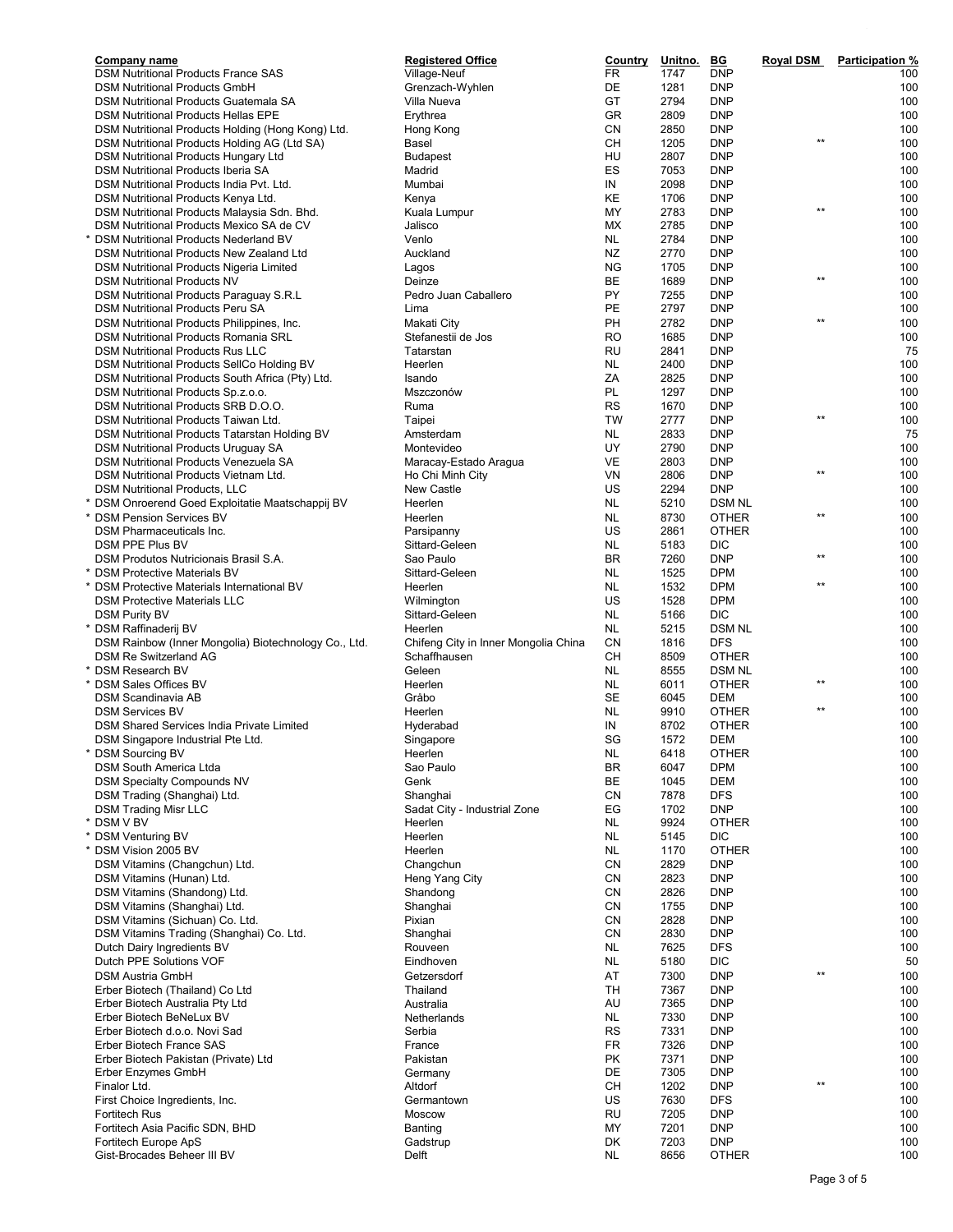| Company name                                             | <b>Registered Office</b>          | Country   | Unitno. | B G           | <b>Royal DSM</b> | <b>Participation %</b> |
|----------------------------------------------------------|-----------------------------------|-----------|---------|---------------|------------------|------------------------|
| Glycom A/S                                               | Hørsholm                          | DK        | 7280    | <b>DNP</b>    |                  | 100                    |
| Glycom GmbH i.l.                                         | Hamburg                           | DE        | 7283    | <b>DNP</b>    |                  | 100                    |
| Glycom Manufacturing A/S                                 | Esbjerg                           | DK        | 7281    | <b>DNP</b>    |                  | 100                    |
| Graetheide BV                                            | Heerlen                           | <b>NL</b> | 6125    | <b>DSM NL</b> |                  | 100                    |
| Hexagon Energy BV                                        | Heerlen                           | <b>NL</b> | 4537    | <b>DSM NL</b> |                  | 100                    |
| Hologram Sciences, Inc.                                  | Middletown, Delaware              | US        | 2297    | <b>DNP</b>    |                  | 100                    |
| I-Health, Inc.                                           | Delaware                          | US        | 7084    | <b>DNP</b>    |                  | 100                    |
| Interferm BV                                             | Heerlen                           | <b>NL</b> | 8650    | <b>DSM NL</b> |                  | 100                    |
| Istituto delle Vitamine S.p.A.                           | Segrate                           | IT        | 1323    | <b>DNP</b>    | $**$             | 100                    |
|                                                          |                                   | CN        | 2852    | <b>DNP</b>    |                  | 100                    |
| Jiangsu Jiangyuan Thermal Power Co. Ltd                  | Jingjiang City                    |           |         |               |                  |                        |
| <b>KNC NOR Operations Sub, LLC</b>                       | Exton                             | US        | 5304    | <b>DIC</b>    |                  | 100                    |
| * Kwalipak BV                                            | Stroe                             | NL.       | 1662    | <b>DNP</b>    |                  | 100                    |
| * Limburg Raffinaderij BV                                | Heerlen                           | <b>NL</b> | 5220    | <b>DSM NL</b> |                  | 100                    |
| Limited Liability Company Volgalon Limited               | Togliatti                         | RU        | 1062    | DEM           |                  | 51                     |
| Limited Liability Company Volgaplast Compounding Limited | Togliatti                         | RU        | 1060    | <b>DEM</b>    |                  | 80                     |
| Midori USA, Inc.                                         | Cambridge                         | US        | 2300    | <b>DNP</b>    |                  | 100                    |
| Mixfit Europe SA                                         | Lausanne                          | CH        | 2299    | <b>DNP</b>    |                  | 100                    |
| Mixfit Inc.                                              | San Antonio                       | US        | 2298    | <b>DNP</b>    |                  | 100                    |
| NeoResins Polymeren Vertrieb GmbH                        | Linz                              | AT        | 3122    | <b>DNP</b>    |                  | 100                    |
| NewCo C BV                                               | Heerlen                           | <b>NL</b> | 5400    | <b>OTHER</b>  | $**$             | 100                    |
| <b>Olatein Dieppe SAS</b>                                | Dieppe                            | FR        | 5133    | <b>DFS</b>    |                  | 75                     |
| Olatein VOF                                              | Delft                             | <b>NL</b> | 5134    | <b>DFS</b>    |                  | 75                     |
| P&M Properties of Germantown, LLC                        | Germantown                        | US        | 7631    | <b>DFS</b>    |                  | 100                    |
| P.T. DSM Nutritional Products Indonesia                  | Jakarta                           | ID        | 1206    | <b>DNP</b>    |                  | 100                    |
|                                                          |                                   | ID        |         | <b>DNP</b>    |                  | 100                    |
| P.T. DSM Nutritional Products Manufacturing Indonesia    | Jakarta                           |           | 1204    |               |                  |                        |
| Pentapharm AG                                            | Basel                             | CН        | 1225    | <b>DNP</b>    |                  | 100                    |
| Pentapharm do Brasil                                     | Uberlandia                        | <b>BR</b> | 1224    | <b>DNP</b>    |                  | 100                    |
| Pocket Coach Corporation                                 | Boston                            | US        | 2296    | <b>DNP</b>    |                  | 100                    |
| PT Biomin Indonesia                                      | Indonesia                         | ID        | 7361    | <b>DNP</b>    |                  | 100                    |
| Romer Labs (Beijing) Co Ltd                              | China                             | CN        | 7387    | <b>DNP</b>    |                  | 100                    |
| Romer Labs Analytical Service (Wuxi) Ltd                 | China                             | CN        | 7388    | <b>DNP</b>    |                  | 100                    |
| Romer Labs Canada ULC                                    | Canada                            | CA        | 7384    | <b>DNP</b>    |                  | 100                    |
| Romer Labs Deutschland GmbH                              | Germany                           | DE        | 7396    | <b>DNP</b>    |                  | 100                    |
| Romer Labs Diagnostic GmbH                               | Austria                           | AT        | 7390    | <b>DNP</b>    |                  | 100                    |
| Romer Labs Division Holding GmbH                         | Austria                           | AT        | 7380    | <b>DNP</b>    |                  | 100                    |
| Romer Labs do Brasil Ltda                                | Brazil                            | <b>BR</b> | 7391    | <b>DNP</b>    |                  | 100                    |
| Romer Labs Food Allergen Centre Ltd                      | United Kingdom                    | GB        | 7397    | <b>DNP</b>    |                  | 100                    |
| Romer Labs Inc                                           | <b>United States</b>              | US        | 7381    | <b>DNP</b>    |                  | 100                    |
| Romer Labs Russia LLC                                    | Russia                            | RU        | 7392    | <b>DNP</b>    |                  | 100                    |
| Romer Labs Malaysia Sdn Bhd                              | Malaysia                          | MY        | 7386    | <b>DNP</b>    |                  | 100                    |
| Romer Labs Mexico S de RLZ de CV                         | Mexico                            | МX        | 7393    | <b>DNP</b>    |                  | 100                    |
| Romer Labs Singapore Pte Ltd                             | Singapore                         | SG        | 7385    | <b>DNP</b>    |                  | 100                    |
| Romer Labs UK Ltd                                        |                                   | GB        | 7394    | <b>DNP</b>    |                  | 100                    |
|                                                          | United Kingdom                    |           |         |               |                  |                        |
| Romer Labs Ukraine LLC                                   | Ukraine                           | UA        | 7395    | <b>DNP</b>    |                  | 100                    |
| Romer NA Inc                                             | <b>United States</b>              | US        | 7382    | <b>DNP</b>    |                  | 100                    |
| Shandong ICD High Performance Fibre Co Ltd               | Laiwu, Shandong Province          | <b>CN</b> | 1531    | <b>DPM</b>    |                  | 91,753                 |
| Shandong ICD Trading Co.Ltd.                             | Shandong                          | <b>CN</b> | 1534    | <b>DPM</b>    |                  | 100                    |
| Site Grond BV                                            | Heerlen                           | NL        | 6130    | <b>DSM NL</b> |                  | 100                    |
| Sprova BV                                                | Heerlen                           | NL        | 2045    | <b>OTHER</b>  | $\star\star$     | 100                    |
| Tai-Young Nylon Co. Ltd                                  | Kaohsiung Hsien                   | TW        | 1050    | DEM           |                  | 100                    |
| Tau Mølle AS                                             | Tau                               | <b>NO</b> | 7542    | <b>DFS</b>    |                  | 100                    |
| * Trusco BV                                              | Stroe                             | <b>NL</b> | 1660    | <b>DNP</b>    |                  | 100                    |
| * Twilmij BV                                             | Stroe                             | <b>NL</b> | 1661    | <b>DNP</b>    |                  | 100                    |
| Veramaris LLC                                            | Parsippany                        | US        | 2402    | <b>DNP</b>    |                  | 50                     |
| Veramaris VoF                                            | Delft                             | <b>NL</b> | 2401    | <b>DNP</b>    |                  | 50                     |
| Vestkorn A/S                                             | Holstebro                         | DK        | 7641    | <b>DFS</b>    |                  | 100                    |
| Vestkorn AB                                              | Karlstad                          | SE        | 7643    | <b>DFS</b>    |                  | 100                    |
| Vestkorn Milling AS                                      | Tau                               | <b>NO</b> | 7640    | <b>DFS</b>    |                  | 100                    |
| Vitatene S.A.U.                                          | León                              | ES        | 2842    | <b>DNP</b>    |                  | 100                    |
| * Welschenheuvel BV                                      | Heerlen                           |           |         |               |                  |                        |
|                                                          |                                   | NL.       | 6135    | <b>DSM NL</b> |                  | 100                    |
| Yantai DSM André Pectin Co.Ltd.                          | Yantai, Shandong Province         | CN        | 1815    | <b>DFS</b>    |                  | 75                     |
| Yimante Health Ingredients (Jingzhou) Company Ltd.       | Jingzhou                          | CN        | 2870    | <b>DNP</b>    |                  | 75                     |
| Zhejiang DSM Zhongken Biotechnology Co.Ltd.              | Tongxiang City, Zhejiang Province | CN        | 1804    | <b>DFS</b>    |                  | 100                    |

## B. Other participations (non-consolidated) example and the set of the example of the Participation of Participation  $\%$

| <b>Actamax Surgical Materials LLC</b>            | Wilmington     | US        | <b>DIC</b>    | 50     |
|--------------------------------------------------|----------------|-----------|---------------|--------|
|                                                  |                |           |               |        |
| Africa Improved Foods (Holding) BV               | Heerlen        | NL        | <b>DFS</b>    | 49.634 |
| AnQore (Angore Topco BV)                         | Urmond         | NL        | <b>OTHER</b>  | 35     |
| Biokey Food Agriculture and Animal Husbandry Ltd | l*stanbul      | TR        | <b>DNP</b>    | 22     |
| <b>Bioprocess Pilot Facility BV</b>              | Delft          | NL        | <b>DFS</b>    | 49.9   |
| Brightlands Venture Partner Fund IV BV           | Geleen         | NL        | <b>DSM NL</b> | 28.3   |
| <b>Chemelot Campus BV</b>                        | Heerlen        | <b>NL</b> | <b>DSM NL</b> | 33.33  |
| Chemelot Innovation and Learning Labs BV (CHILL) | <b>Heerlen</b> | NL        | <b>DSM NL</b> | 25     |
| <b>Chemelot Ventures BV</b>                      | Sittard-Geleen | NL        | <b>DSM NL</b> | 25     |
| Chemicalnvest Holding BV                         | Urmond         | <b>NL</b> | <b>OTHER</b>  | 35     |